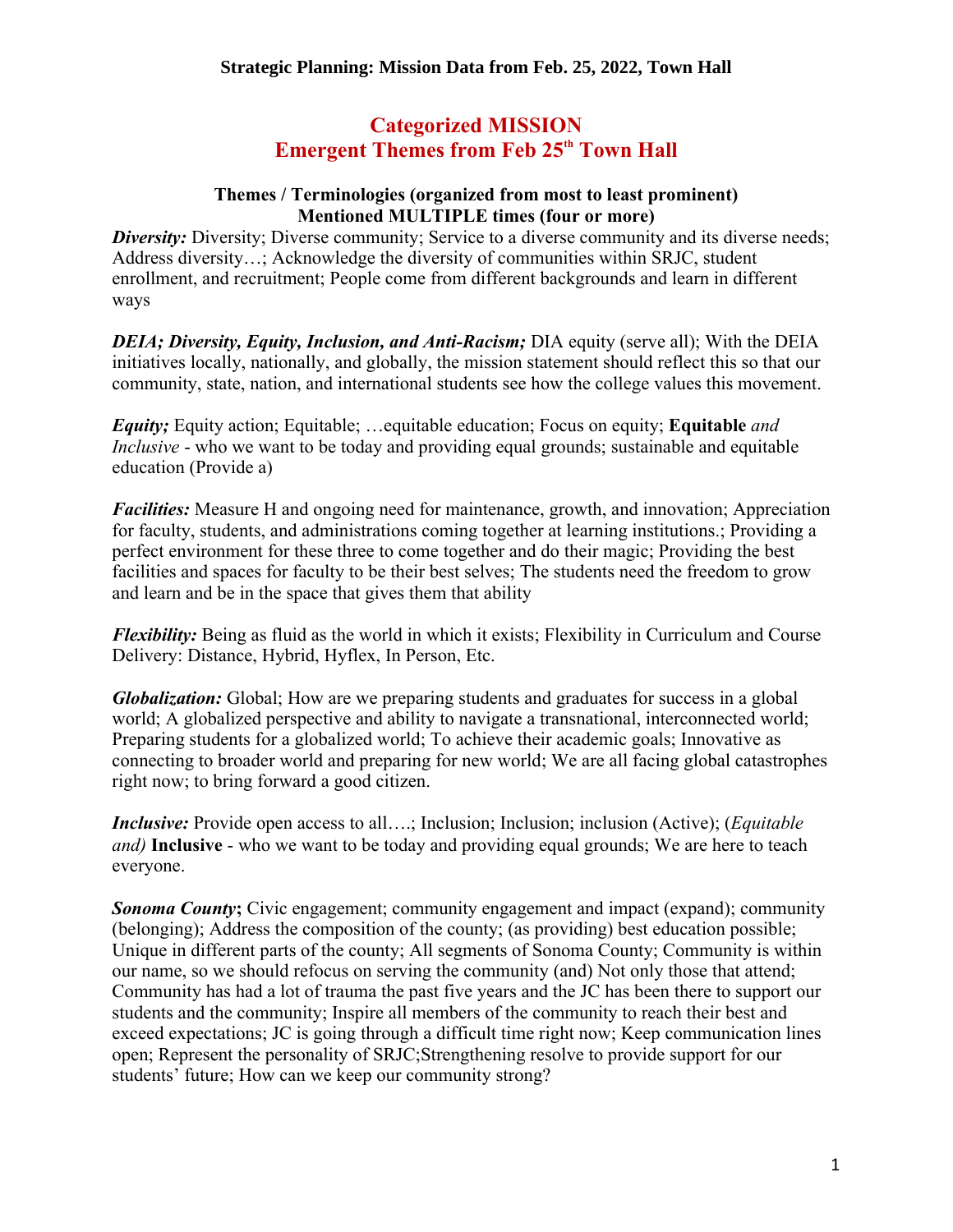**Sustainable** and equitable education (Provide a); Sustainability…make a link to the 3 Es of sustainability; Sustainability and Environmental Concerns; climate safe future (Provide an education that promotes a); sustainability; sustainability

*Welcoming*; Welcoming environment; We see you; Provide a sense of belonging; welcoming

### **Themes / Terminologies**

#### **Mentioned TWO or THREE times (**alphabetically listed)

- *Academic excellence;* academic rigor; Great academics.
- *Access for Students* Inside and Outside of Classroom and in response to Student Needs, Facility Access, Services Access - and need to update processes.
- *Anti-Racism;* Anti-racism (address); Anti-racism
- *Employment goals/objectives*: enhance employee engagement; excellent work environment (great place to work); Recruit, develop, and retain employees with diverse backgrounds and experiences;
- *Empathy & Engagement* [thoughtful, respectful]; Empathy; empathetic,
- *Humble*; Humility and fluidity in approaches and solutions; humble,
- *Human connection*; Human dignity; honored and respected (be)
- *Improve the lives of our students*, intellectually and economically (education to); Instructor model behavior; life-long learning (support of); life-long learning,
- **Safety related** issues for students and instructors non-threatening BCARE for instance; Developing a trusting safe place is important; safety (physical and personal)
- *Success:* Success (always strive for): Helps students future success whether that is transferring to a university, or starting a career, or just being a more informed & active citizen; success for all

### **Themes / Terminologies**

### **Mentioned ONCE only (**alphabetically listed)

- Academic support classes and services to help students in a post-AB705 world
- Adapting to a new world and the new opportunities and fields and areas of employment and growth
- Affordable…education
- [Be] Aware of our impact
- collaboration
- ethical
- Explore to find your passion
- growth
- honesty
- integrity

### **Unclear / Not Sure of Meaning**

• "All...bar none"; Must be able to be implicated.

- Obtainable goals (offer)
- open to ideas
- professional
- Restorative?
- Remote learning, increase accessibility
- Serve and support your educational journey
- Small class sizes
- student-focused
- Title V related impacts
- [Be] transparent
- truth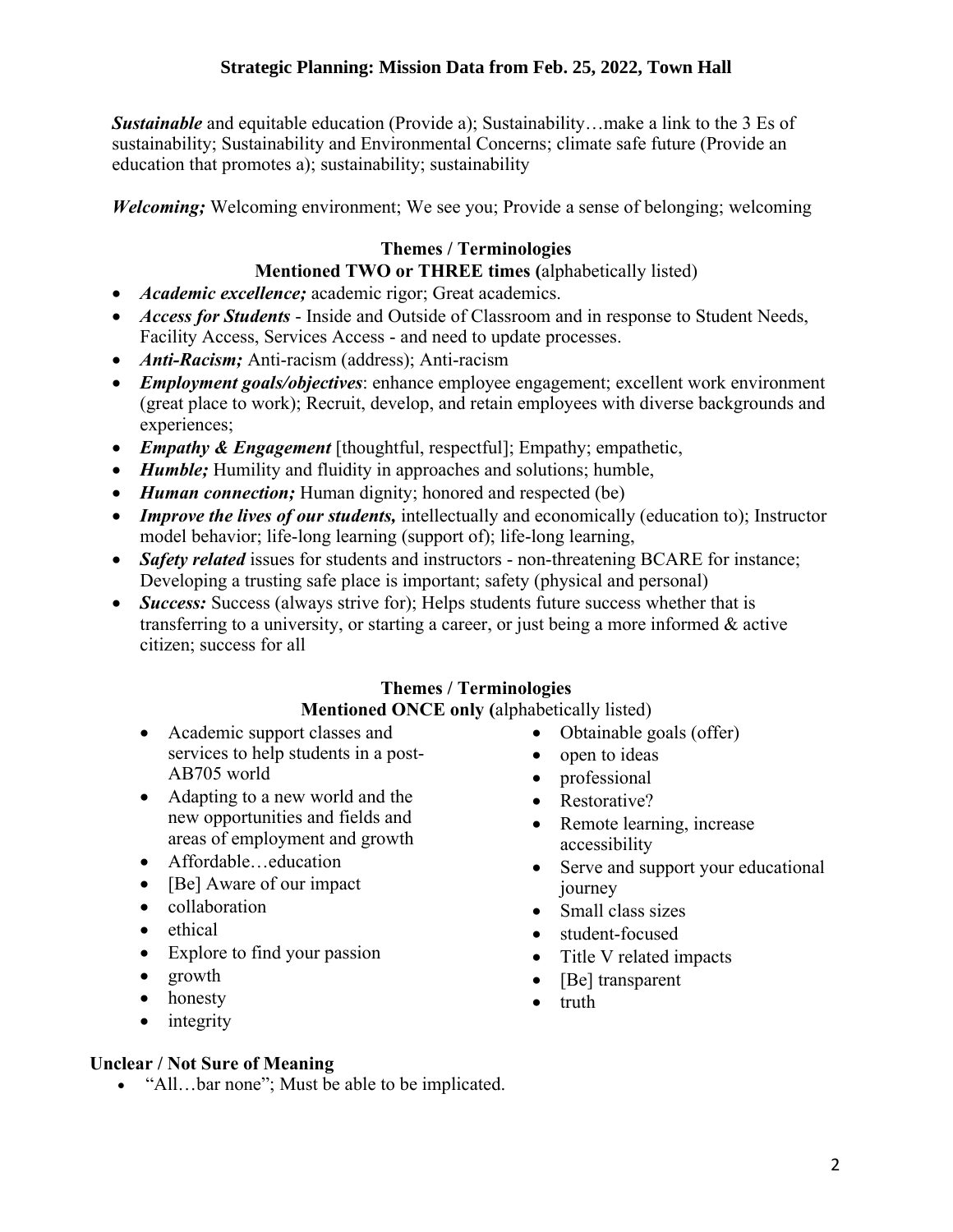## **Other CCC Missions**

- From the Chancellor's Office: "our mission is to provide students with the knowledge and background necessary to compete in today's economy."
- Berkeley City College's mission is to provide our diverse community with educational opportunities, promote student success, and to transform lives.
- Committed to providing equitable student learning and achievement, academic excellence, and workforce development by delivering high quality educational programs and support services to our diverse community

### **Attempts at New Mission Statements**

- Are committed to fostering a diverse and inclusive working environment where we value and develop employees and students of all backgrounds and experiences.
- Examine critically, preserve and transmit the knowledge, wisdom, and values that will help ensure the survival of this and future generations and improve the quality of life for all. The university seeks to help students to…
- I am agree *[sic]* with support our diversity community and meet students' needs by providing an environment with higher education.
- Multicultural institution committed to providing open access to all who can benefit from instruction and to meeting the diverse and ever-changing educational, cultural, and economic needs of the urban core and surrounding.
- Provide excellent education for all of our diverse students. Foster a global perspective, civic engagement, and a stewardship of our environment.
- Santa Rosa Junior College commits to empowering our diverse community with transformative educational opportunities to fulfill their individual potential.
- SRJC changes lives through continuous innovative, inclusive and equitable learning and working environment.
- SRJC is a community institution made up of diverse faculty and student body, that promotes diversity and inclusion
- SRJC is committed to a diverse, equitable, inclusive, anti-racist, and sustainable learning community that inspires, empowers, motivates, and prepares the whole person for a globally interconnected world.
- SRJC is dedicated to educating students for the benefit of creating a sustainable future that is ...
- SRJC is deeply committed to representing and reflecting the lived experiences, perspectives, and viewpoints of our employees, students, partners, and the communities we serve.
- SRJC is proud in its commitment to creating and maintaining an equitable, safe and accessible learning and working environment that promotes academic excellence and supports our community.
- SRJC serves everyone in the Sonoma County area with diverse, welcoming, and outstanding junior college opportunities.
- SRJC's mission is to provide diverse, welcoming, and outstanding junior college opportunities to everyone in the Sonoma County.
- SRJC's mission is to serve all Sonoma County area residents a diverse, welcoming, and outstanding junior college opportunities.
- We are committed to the evolving diversity of the student body and the emergent needs of underserved and underrepresented populations

## **Important Questions to Consider**

• A mission statement that is realistic to offer